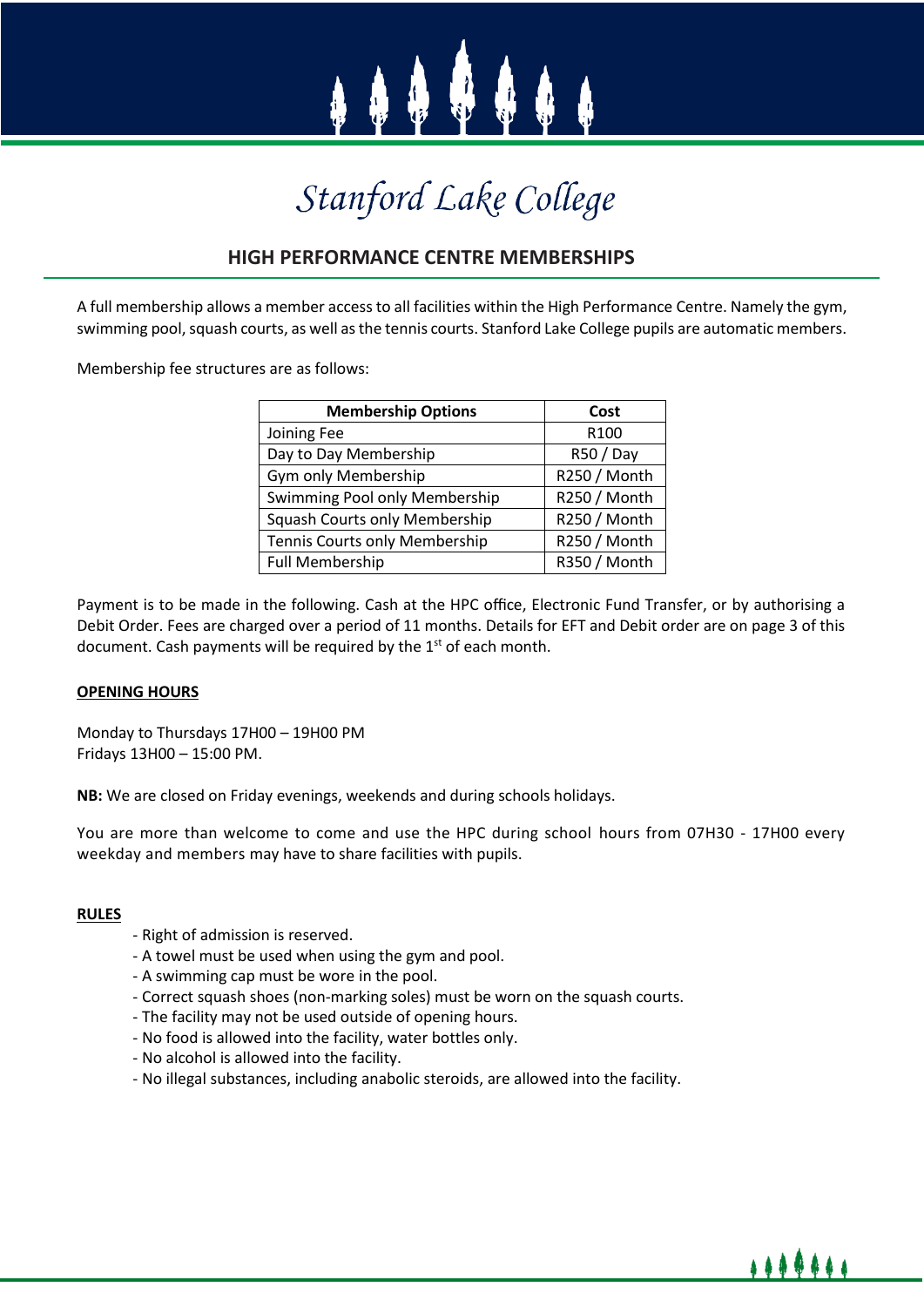

**HPC MEMBERSHIP FORM**

|                                                                                                          |      |              |                    | Please complete the form below to sign up for the SLC High Performance Centre Membership |                    |  |  |
|----------------------------------------------------------------------------------------------------------|------|--------------|--------------------|------------------------------------------------------------------------------------------|--------------------|--|--|
| <b>First Name</b><br>$\ddot{\cdot}$                                                                      |      |              |                    |                                                                                          |                    |  |  |
| <b>Surname</b><br>፡                                                                                      |      |              |                    |                                                                                          |                    |  |  |
| <b>I.D Number</b><br>$\ddot{\cdot}$                                                                      |      |              |                    | Gender:<br>F<br>M                                                                        |                    |  |  |
| <b>Date of Birth</b><br>$\cdot$ :                                                                        | Day: | Month:       |                    | Year:                                                                                    |                    |  |  |
| <b>Cellular Number:</b>                                                                                  |      |              |                    |                                                                                          |                    |  |  |
| <b>Email Address :</b>                                                                                   |      |              |                    |                                                                                          |                    |  |  |
| Please fill in email and cellphone number correctly as this is how we will be<br>communicating with you. |      |              |                    |                                                                                          |                    |  |  |
| <b>Medical Aid Name</b><br>$\ddot{\cdot}$                                                                |      |              |                    |                                                                                          |                    |  |  |
| <b>Medical Aid Number</b>                                                                                |      |              |                    |                                                                                          |                    |  |  |
| <b>Emergency Contact Person:</b>                                                                         |      |              |                    |                                                                                          |                    |  |  |
| <b>Emergency Contact Number:</b>                                                                         |      |              |                    |                                                                                          |                    |  |  |
| <b>Membership Options</b>                                                                                |      | Cost         | <b>Please Tick</b> | <b>Payment Method</b>                                                                    | <b>Please Tick</b> |  |  |
| Joining Fee                                                                                              |      | R100         |                    | Cash                                                                                     |                    |  |  |
| Day - Day Membership                                                                                     |      | R50/Day      |                    | <b>EFT</b>                                                                               |                    |  |  |
| Gym only Membership                                                                                      |      | R250 / Month |                    |                                                                                          |                    |  |  |
| Swimming Pool only Membership                                                                            |      | R250 / Month |                    | Debit Order                                                                              |                    |  |  |
| <b>Squash Courts only Membership</b>                                                                     |      | R250 / Month |                    | /Monthly                                                                                 |                    |  |  |
| Tennis Courts only Membership                                                                            |      | R250 / Month |                    |                                                                                          |                    |  |  |
| <b>Full Membership</b>                                                                                   |      | R350 / Month |                    |                                                                                          |                    |  |  |

Sign : \_\_\_\_\_\_\_\_\_\_\_\_\_\_\_\_\_\_\_\_\_\_\_\_\_\_\_\_\_ Date : \_\_\_\_\_\_\_\_\_\_\_\_\_\_\_\_\_\_\_\_\_\_

Signature of Parent or Guardian (If under 18 years) :

\*\*\*\*\*\*\*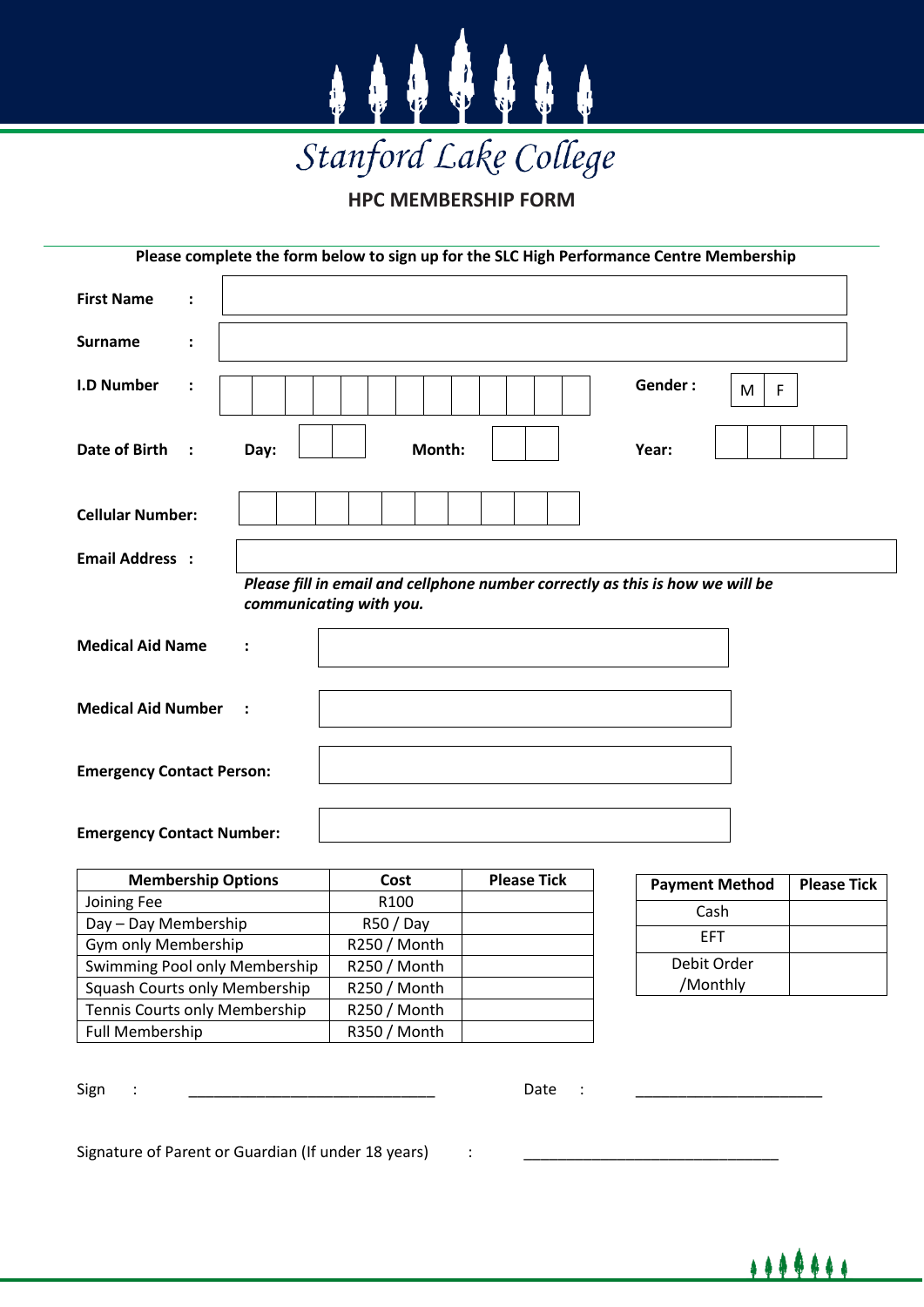

# Stanford Lake College

**DEBIT ORDER AUTHORITY**

| <b>ACCOUNT NAME</b>        |                                                           |
|----------------------------|-----------------------------------------------------------|
| <b>BANK NAME</b>           |                                                           |
| <b>BANK BRANCH</b>         |                                                           |
| <b>BANK BRANCH CODE</b>    |                                                           |
| <b>BANK ACCOUNT NUMBER</b> |                                                           |
| <b>TYPE OF ACCOUNT</b>     |                                                           |
| <b>MONTHLY PAYMENT</b>     | R                                                         |
| <b>COMMENCING DATE</b>     |                                                           |
| <b>PAYMENT FREQUENCY</b>   | <b>MONTHLY ON 1ST OF EACH</b><br>MONTH AFTER COMMENCEMENT |

I/We hereby authorize and instruct Stanford Lake College to draw against my/our account with the above mentioned bank all amounts becoming due and payable by me/us as indicated above. I/we understand and accept that any charges related to non-payment due to insufficient funds or any other reason caused by me/us will be for my account. Furthermore, I/we accept that should any payment not be met in terms of this instruction, the whole amount owing by me shall become immediately due and payable.

| Signed at: | ON |  | $\sim$<br>ZUZU |
|------------|----|--|----------------|
|            |    |  |                |
| By:        |    |  |                |

#### **BANKING DETAILS FOR ELECTRONIC FUND TRANSFER:**

**Account Name:** Stanford Lake College **Bank Name:** First National Bank **Bank Account No.:** 539 610 97905 **Bank Branch Code:** 260 349 **Reference:** SURNAME HPC